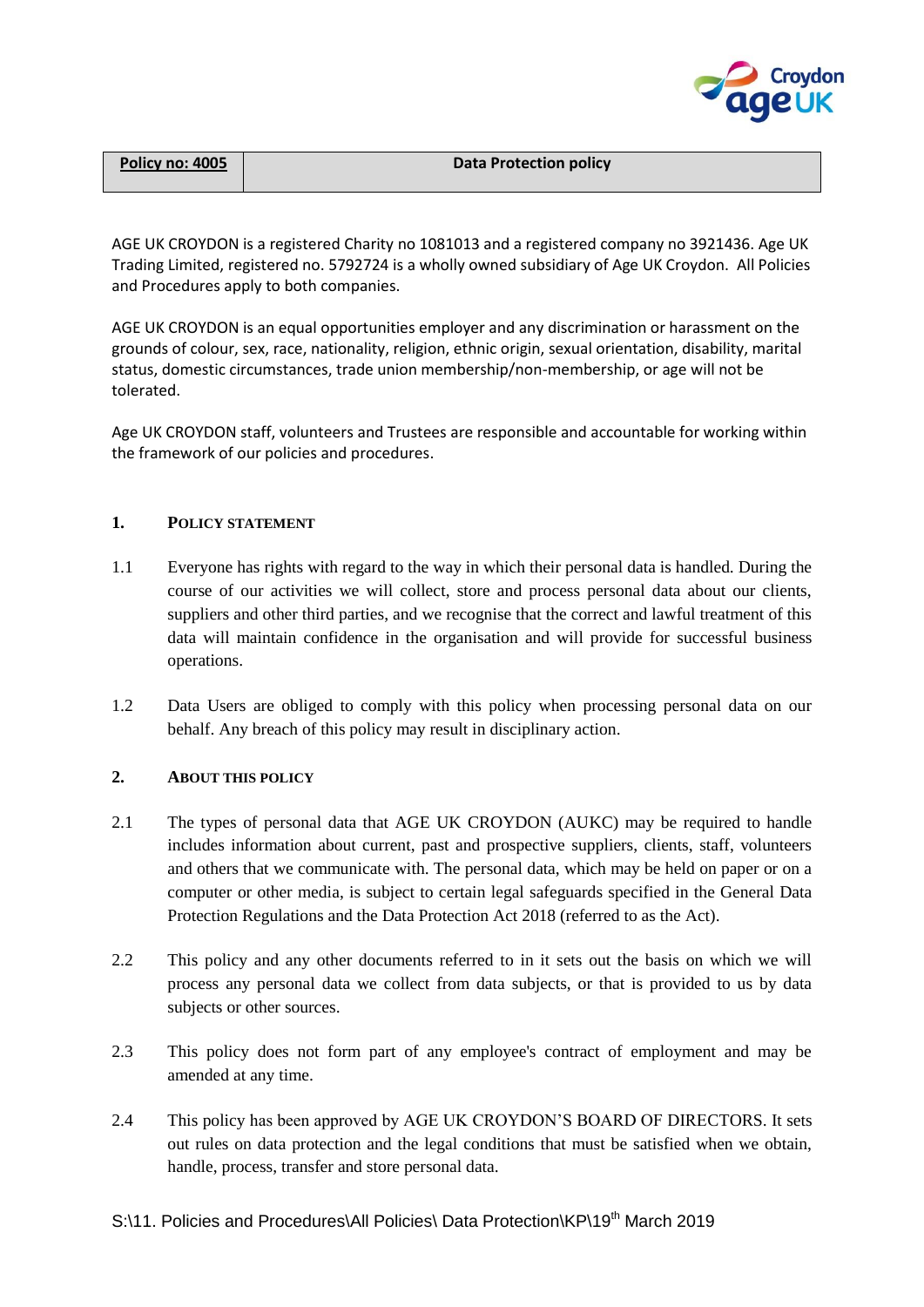2.5 The Data Protection Officer is responsible for ensuring compliance with the Act and the Compliance Officer with this policy. Any questions about the operation of this policy or any concerns that the policy has not been followed should be referred in the first instance to the Compliance Officer by emailing [DPO@ageukcroydon.org.uk](mailto:DPO@ageukcroydon.org.uk) contact number 0208 683 7100

#### **3. DEFINITION OF DATA PROTECTION TERMS**

- 3.1 **Data** is information which is stored electronically, on a computer, or in paper-based filing systems.
- 3.2 **Data subjects** for the purpose of this policy include all living individuals about whom we hold personal data. A data subject need not be a UK national or resident. All data subjects have legal rights in relation to their personal information.
- 3.3 **Personal data** means data relating to a living individual who can be identified from that data (or from that data and other information in our possession). Personal data can be factual (for example, a name, address or date of birth) or it can be an opinion about that person, their actions and behaviour.
- 3.4 **Data controllers** are the people who or organisations which determine the purposes for which, and the manner in which, any personal data is processed. They are responsible for establishing practices and policies in line with the Act. We are the data controller of all personal data used in our business for our own commercial purposes.
- 3.5 **Data processors** include any person or organisation that is not a data user that processes personal data on our behalf and on our instructions. Employees of data controllers are excluded from this definition but it could include suppliers which handle personal data on AGE UK CROYDON'S behalf.
- 3.6 **Processing** is any activity that involves use of the data. It includes obtaining, recording or holding the data, or carrying out any operation or set of operations on the data including organising, amending, retrieving, using, disclosing, erasing or destroying it. Processing also includes transferring personal data to third parties.
- 3.7 **Sensitive personal data** includes information about a person's racial or ethnic origin, political opinions, religious or similar beliefs, trade union membership, physical or mental health or condition or sexual life, or about the commission of, or proceedings for, any offence committed or alleged to have been committed by that person, the disposal of such proceedings or the sentence of any court in such proceedings. Sensitive personal data can only be processed under strict conditions, including a condition requiring the express permission of the person concerned.

### **4. DATA PROTECTION PRINCIPLES**

Anyone processing personal data must comply with the eight enforceable principles of good practice. These provide that personal data must be:

- (a) Processed fairly and lawfully.
- S:\11. Policies and Procedures\All Policies\ Data Protection\KP\19<sup>th</sup> March 2019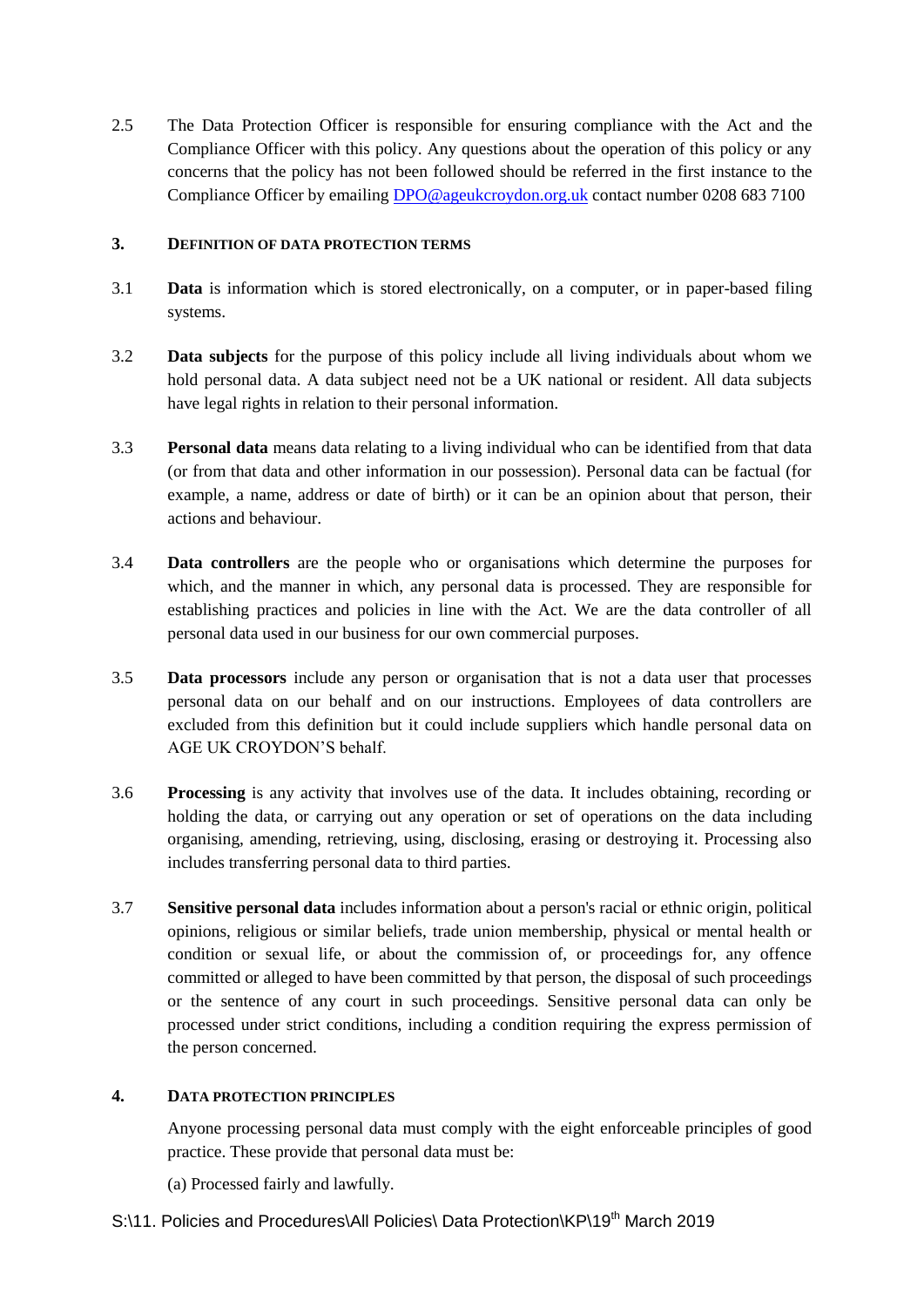- (b) Processed for limited purposes and in an appropriate way.
- (c) Adequate, relevant and not excessive for the purpose.
- (d) Accurate.
- (e) Not kept longer than necessary for the purpose.
- (f) Processed in line with data subjects' rights.
- (g) Secure.

(h) Not transferred to people or organisations situated in countries without adequate protection.

#### **5. FAIR AND LAWFUL PROCESSING**

- 5.1 The Act is not intended to prevent the processing of personal data, but to ensure that it is done fairly and without adversely affecting the rights of the data subject.
- 5.2 For personal data to be processed lawfully, they must be processed on the basis of one of the legal grounds set out in the Act. These include, among other things, the data subject's consent to the processing, or that the processing is necessary for the performance of a contract with the data subject, for the compliance with a legal obligation to which the data controller is subject, or for the legitimate interest of the data controller or the party to whom the data is disclosed. When sensitive personal data is being processed, additional conditions must be met. When processing personal data as data controllers in the course of our business, we will ensure that those requirements are met.

#### **6. PROCESSING FOR LIMITED PURPOSES**

- 6.1 In the course of our business, we may collect and process the personal data set out in the Schedule. This may include data we receive directly from a data subject (for example, by completing forms or by corresponding with us by mail, phone, email or otherwise) and data we receive from other sources (including, for example, business partners, sub-contractors in technical, payment and delivery services, credit reference agencies and others).
- 6.2 We will only process personal data for the specific purposes set out in the Schedule or for any other purposes specifically permitted by the Act. We will notify those purposes to the data subject when we first collect the data or as soon as possible thereafter.

#### **7. NOTIFYING DATA SUBJECTS**

- 7.1 If we collect personal data directly from data subjects, we will inform them about:
	- (a) The purpose or purposes for which we intend to process that personal data.
	- (b) The types of third parties, if any, with which we will share or to which we will disclose that personal data.
	- (c) The means, if any, with which data subjects can limit our use and disclosure of their personal data.

# S:\11. Policies and Procedures\All Policies\ Data Protection\KP\19<sup>th</sup> March 2019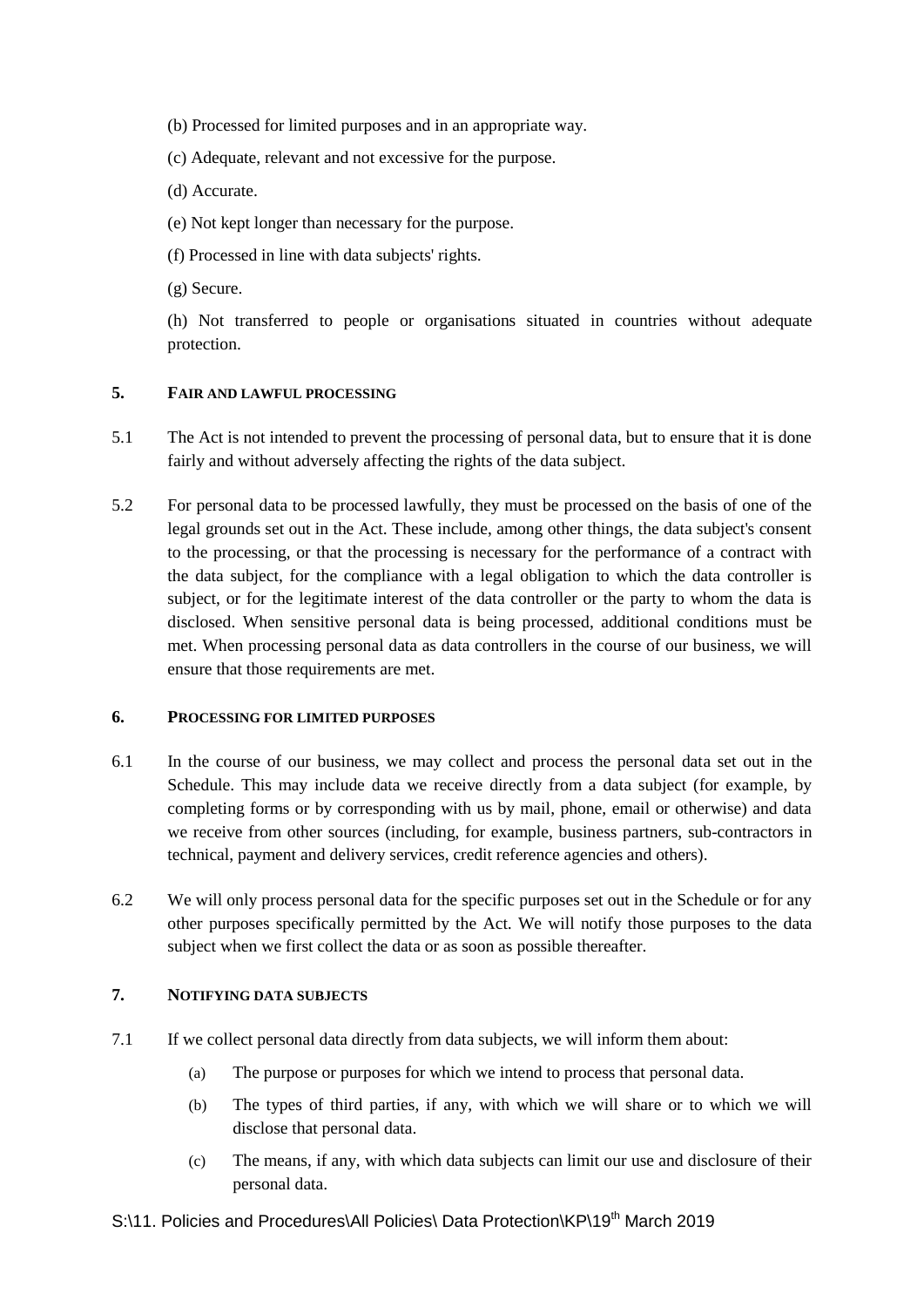7.2 If we receive personal data about a data subject from other sources, we will provide the data subject with this information as soon as possible thereafter.

#### **8. ADEQUATE, RELEVANT AND NON-EXCESSIVE PROCESSING**

We will only collect personal data to the extent that it is required for the specific purpose notified to the data subject.

#### **9. ACCURATE DATA**

We will ensure that personal data we hold is accurate and kept up to date. We will check the accuracy of any personal data at the point of collection and at regular intervals afterwards. We will take all reasonable steps to destroy or amend inaccurate or out-of-date data.

#### **10. TIMELY PROCESSING**

We will not keep personal data longer than is necessary for the purpose or purposes for which they were collected. We will take all reasonable steps to destroy, or erase from our systems, all data which is no longer required.

#### **11. PROCESSING IN LINE WITH DATA SUBJECT'S RIGHTS**

We will process all personal data in line with data subjects' rights, in particular their right to:

- a) The right to be informed
- b) The right of access
- c) The right to rectification
- d) The right to erasure
- e) The right to restrict processing
- f) The right to data portability
- g) The right to object
- h) Rights in relation to automated decision making and profiling.
- 11.1 In order to best meet our client's needs, AGE UK CROYDON will keep accurate records of our professional relationship with our client and may at times wish to share information with other agencies or persons. We will not do either of these without the consent of our client unless otherwise directed under The Data Protection Act:
	- 11.1.1 To protect a person's vital interest
	- 11.1.2 In order to comply with a court order
	- 11.1.3 To fulfil a legal duty, statutory function or legitimate interest
	- 11.1.4 To support a statutory function e.g. emergency services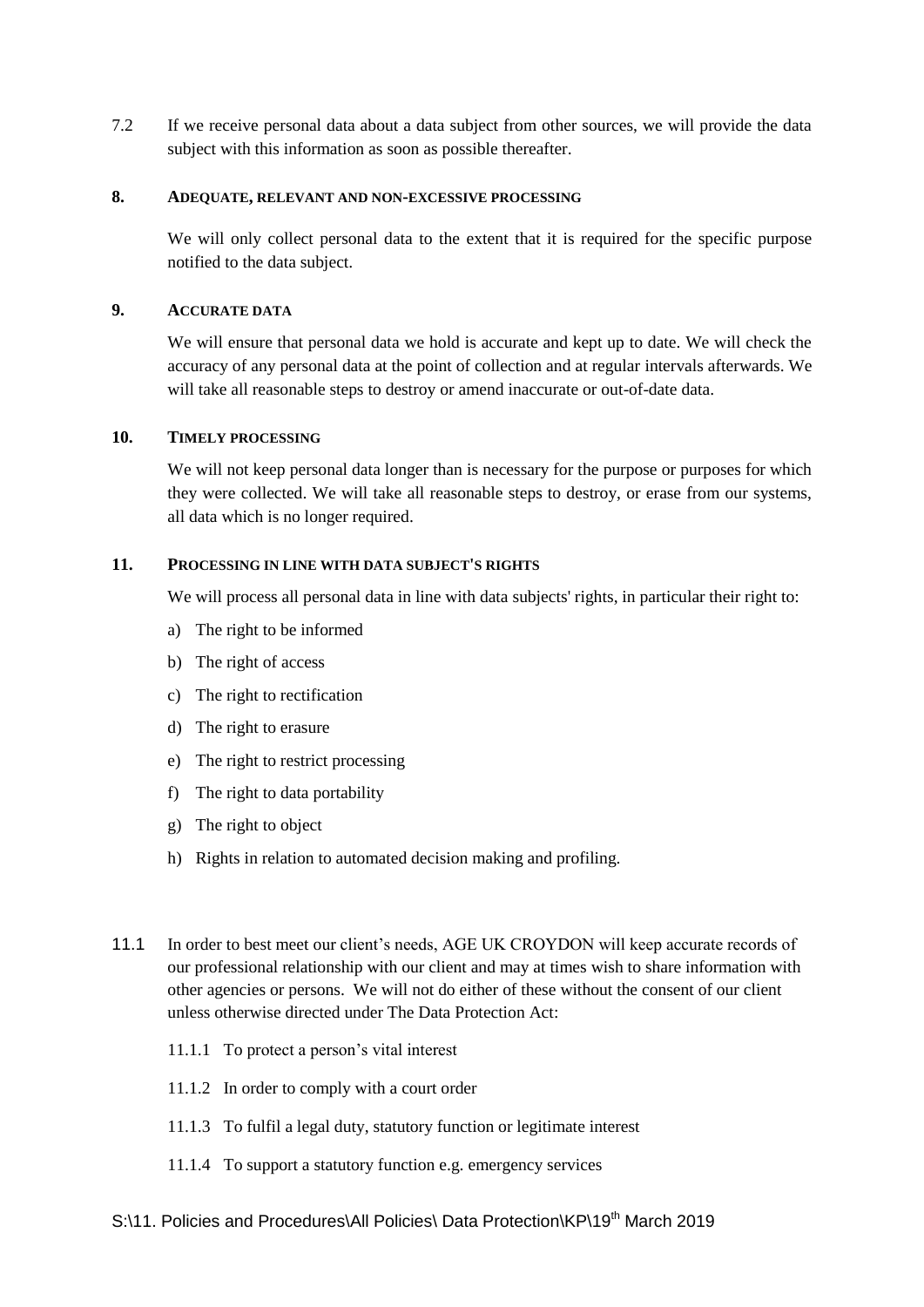- 11.2 AGE UK CROYDON will always assume capacity for a person's consent to be valid they must be:
	- 11.2.1 Capable of giving consent (competent)
	- 11.2.2 Have sufficient information to make an informed decision
	- 11.2.3 Act voluntarily (not under any pressure or duress from anyone)
- 11.3 In situations where the client is unable to make a decision or give consent, AGE UK CROYDON will act according to the "best interests" procedures as laid down in the Mental Capacity Act, recognising that capacity may:
	- 11.3.1 vary
	- 11.3.2 be time specific.
	- 11.3.3 differ for each individual decision.
- 11.4 AGE UK CROYDON recognises that seeking consent is part of a respectful relationship and should be seen as a process, not a one-off event.
	- 11.4.1 Consent will be sought at the earliest opportunity in a working relationship and should be done in conjunction with an explanation of the Confidentiality policy
- 11.5 Consent can be Expressed or Implied
	- 11.5.1 Expressed Permission is given verbally or in writing and recorded in the client's notes and profiles
	- 11.5.1.1 All consent must be recorded

 11.5.2 Implied consent– Information given voluntarily by the client, but this can't be used for special category data like Ethnicity or Health information. Need to get consent for each use of information.

- 11.6 Consent will continue to be sought wherever possible or necessary and may include:
	- 11.6.1 Updating case notes with significant changes.
	- 11.6.2 Updating computer records & data bases with significant changes.
- 11.7 Consent may be given verbally but should be confirmed in writing where appropriate.
- 11.8 Wherever AGE UK CROYDON needs to contact a third party/agency for explicit personal information or refer client to a third party then written consent should be collected on a Client Consent Form where possible and practicable.

#### **12. DATA SECURITY**

12.1 Age UK Croydon will process all personal data we hold in accordance with our Data Security Policy. Age UK Croydon will take appropriate security measures against unlawful or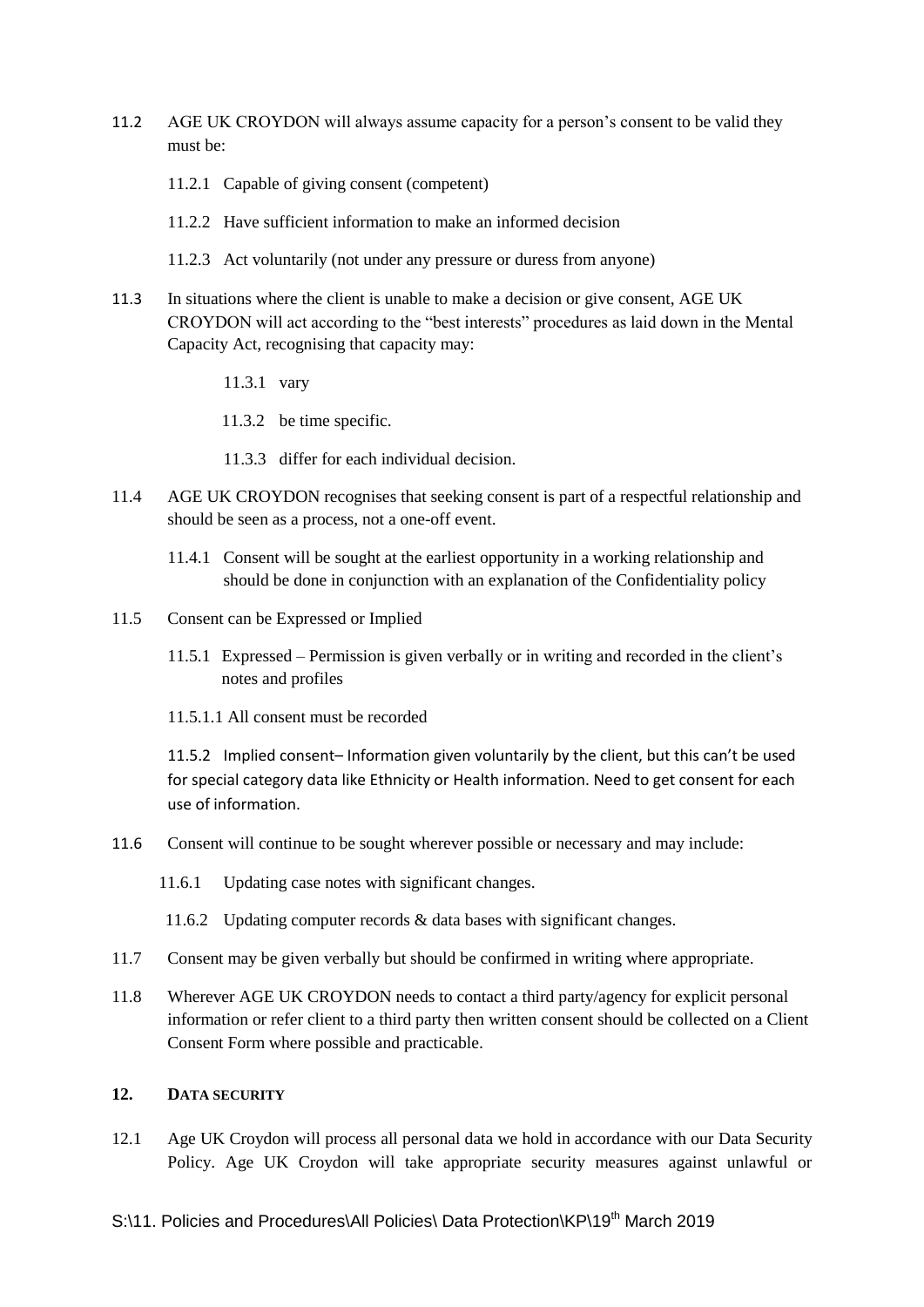unauthorised processing of personal data, and against the accidental loss of, or damage to, personal data.

- 12.2 AUKC will put in place procedures and technologies to maintain the security of all personal data from the point of collection to the point of destruction. Personal data will only be transferred to a data processor if they agree to comply with those procedures and policies, or if they puts in place adequate measures themselves.
- 12.3 AUKC will maintain data security by protecting the confidentiality, integrity and availability of the personal data, defined as follows:
	- (d) **Confidentiality** means that only people who are authorised to use the data can access it.
	- (e) **Integrity** means that personal data should be accurate and suitable for the purpose for which it is processed.
	- (f) **Availability** means that authorised users should be able to access the data if they need it for authorised purposes. Personal data should therefore be stored on the AGE UK CROYDON cloud central computer system instead of individual PCs.
- 12.4 Security procedures include:
	- (g) **Entry controls.** Any stranger seen in entry-controlled areas should be reported.
	- (h) **Secure lockable desks and cupboards.** Desks and cupboards should be kept locked if they hold confidential information of any kind. (Personal information is always considered confidential.)
	- (i) **Methods of disposal.** Paper documents should be confidentially shredded. Digital storage devices should be physically destroyed when they are no longer required.
	- (j) **Equipment.** Data users must ensure that individual monitors do not show confidential information to passers-by and that they log off from their PC when it is left unattended.

#### **13. TRANSFERRING PERSONAL DATA TO A COUNTRY OUTSIDE THE EEA**

13.1 AUKC may transfer any personal data we hold to a country outside the European Economic Area ("EEA"), provided that one of the following conditions applies:

> (a) The country to which the personal data are transferred ensures an adequate level of protection for the data subjects' rights and freedoms.

- (b) The data subject has given their consent.
- (c)The transfer is necessary for one of the reasons set out in the Act, including the performance of a contract between us and the data subject, or to protect the vital interests of the data subject.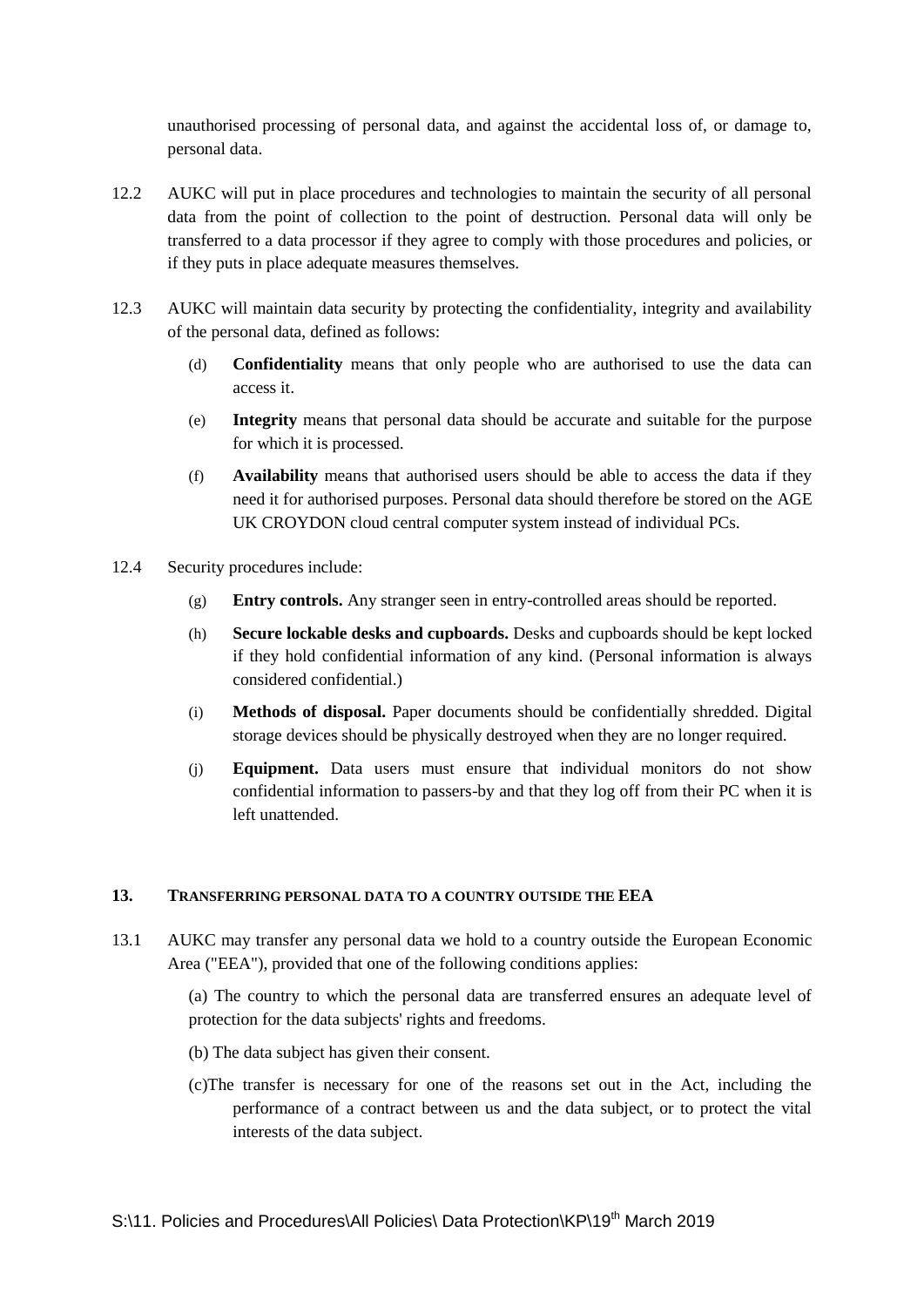(d)The transfer is legally required on important public interest grounds or for the establishment, exercise or defence of legal claims.

(e) The transfer is authorised by the relevant data protection authority where AUKC have adduced adequate safeguards with respect to the protection of the data subjects' privacy, their fundamental rights and freedoms, and the exercise of their rights.

13.2 Subject to the requirements in clause 12.1 above, personal data we hold may also be processed by staff operating outside the EEA who work for us or for one of our suppliers. That staff maybe engaged in, among other things, the fulfilment of contracts with the data subject, the processing of payment details and the provision of support services.

### **14. DISCLOSURE AND SHARING OF PERSONAL INFORMATION**

- 14.1 We may share personal data we hold with any member of our group, which means our subsidiaries, our ultimate holding company and its subsidiaries, as defined in section 1159 of the UK Companies Act 2006.
- 14.2 If we are under a duty to disclose or share a data subject's personal data in order to comply with any legal obligation, or in order to enforce or apply any contract with the data subject or other agreements; or to protect our rights, property, or safety of our employees, clients, or others. This includes exchanging information with other companies and organisations for the purposes of fraud protection and credit risk reduction.
- 14.3 We may also share personal data we hold with selected third parties for the purposes set out in the Schedule.

#### **15. DEALING WITH SUBJECT ACCESS REQUESTS**

- 15.1 All individuals have the right to access any information that AUKC holds on them. When an individual makes a request to access the information we hold on them, this is called a Subject Access Request
- 15.2 Subject access requests can be made to anyone with an organisation and can be made in any format, including in person, via social media or by email. Organisations have 30 calendar days to respond to valid Subject Access Requests and they must be provided free of charge, unless the request can be deemed as "excessive or manifestly unfounded". Before any information is provided, the Compliance Officer will verify the identity of the person making the request. For further information, see the **Subject Access Request Procedure**.

#### **16. RETENTION POLICY**

Clients that have not been in contact with Age UK Croydon for two years only minimal personal information will be kept. Data related to their interaction with any projects will be preserved online, with any personal identifiable information permanently anonymised. This allows Age UK Croydon to continue reporting on project activity without risking personal identifiable data.